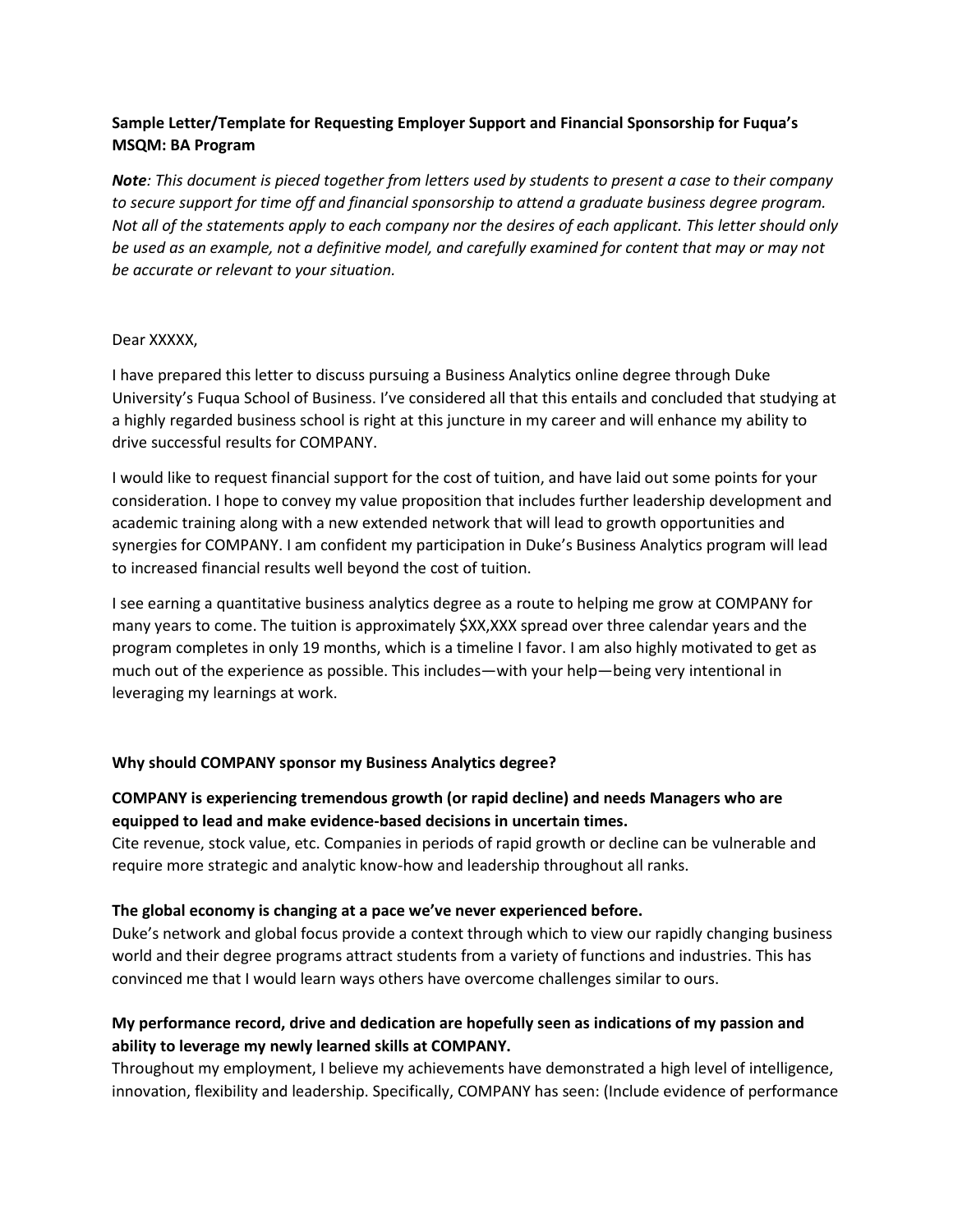and quantifiable measurements, awards, feedback from clients, employee review, etc. Provide hard data if applicable in the form of appendixes attached to the letter.)

## **Developing managers internally is valuable and attractive to new hires.**

A key reason I joined COMPANY is that I was impressed by how you groom your high-potential employees. I believe a combination of company expertise and the rigor of a quantitative management program in business analytics is the perfect formula to develop internal talent in analytics management, an area of high growth and potential, where few employees currently have experience.

## **Duke's Master of Science, Quantitative Management: Business Analytics Program Description**

## **Program Overview**

Duke University's Fuqua School of Business is internationally recognized and has been consistently ranked one of the top graduate business schools in the world. The MSQM: Business Analytics program blends a rigorous quantitative curriculum with a strong foundation in business fundamentals, enabling students to bridge the communications gap between data analysts and management. We can leverage Fuqua's 23,000+ alumni network to learn ways other organizations have addressed issues, and as a source for talent gaps we may have. Fortunately, because online classes are held on weekends, students meet their degree requirements in less than two years without interrupting their careers.

**COMPANY Benefit:** I will have the benefit and experience of learning from a world-class faculty how to harness our data and make it more useful without disrupting my career--while simultaneously providing immediate value to COMPANY. Furthermore, a Duke business degree adds credibility to my position and provides a solid foundation on which to build future responsibilities.

## **Curriculum**

The MSQM: BA curriculum combines a general business management foundation with training in quantitative analytics. Each term will cover core business courses such as accounting and finance, operations management, and marketing and strategy, in addition to quantitative courses such as data analytics and applications, fraud analytics, and decision models. Part of the curriculum focuses on soft skills like personal and organizational leadership and business communications (a course list and descriptions can be provided). The course(s) in \_\_\_\_\_\_ is (are) of particular relevance to COMPANY and its efforts to develop a new product or implement a new process or strategy.

**COMPANY Benefit:** Throughout the program I will develop new tools to drive efficiency and growth within my teams and the company. Not only will I have a deeper understanding of my side of the business—applying that expertise in my day-to-day responsibilities—I will have a stronger analytics understanding that will help me find solutions to a broader set of company challenges.

### **Diversity of Experience**

All MSQM:BA students must have a certain level of business experience to be accepted into the program. Therefore, students bring real scenarios into the classroom discussion, and the knowledge and perspectives gained can be immediately applied to situations at COMPANY. The close interaction between theory and practice yields immediate returns.